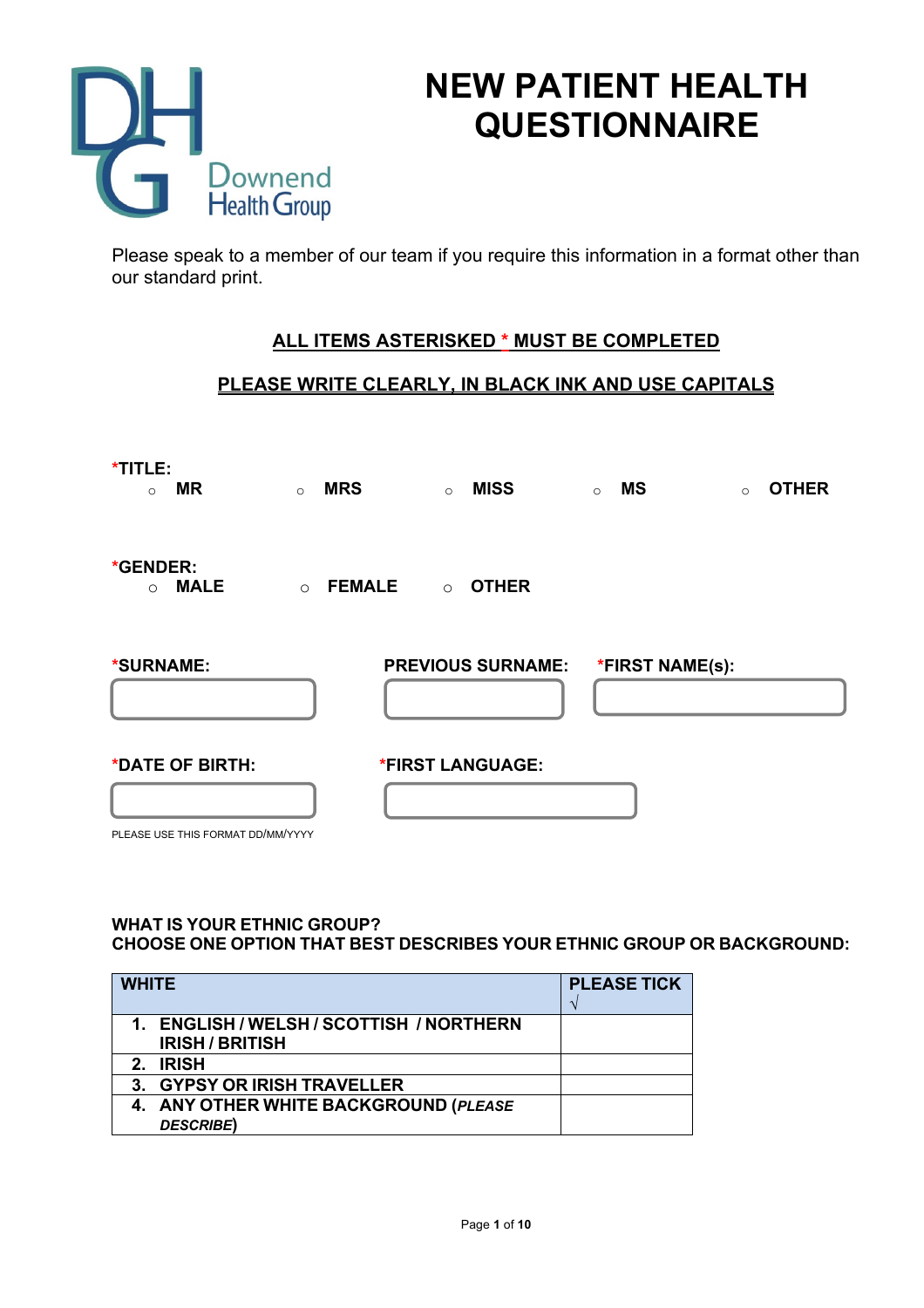| <b>MIXED / MULTIPLE ETHNIC GROUPS</b>        |  |
|----------------------------------------------|--|
| 5. WHITE AND BLACK CARIBBEAN                 |  |
| 6. WHITE AND BLACK AFRICAN                   |  |
| 7. WHITE AND ASIAN                           |  |
| 8. ANY OTHER MIXED / MULTIPLE ETHNIC BACK    |  |
| <b>GROUND (PLEASE DESCRIBE)</b>              |  |
|                                              |  |
| <b>ASIAN / ASIAN BRITISH</b>                 |  |
| 9. INDIAN                                    |  |
| <b>10. PAKISTANI</b>                         |  |
| <b>11. BANGLADESHI</b>                       |  |
| <b>12. CHINESE</b>                           |  |
| 13. ANY OTHER ASIAN BACKGROUND (PLEASE       |  |
| <b>DESCRIBE)</b>                             |  |
|                                              |  |
| BLACK / AFRICAN / CARIBBEAN / BLACK BRITISH  |  |
| <b>14. AFRICAN</b>                           |  |
| <b>15. CARIBBEAN</b>                         |  |
| 16. ANY OTHER BLACK / AFRICAN / CARIBBEAN    |  |
| <b>BACKGROUND (PLEASE DESCRIBE)</b>          |  |
|                                              |  |
| <b>OTHER ETHNIC GROUP</b>                    |  |
| <b>17. ARAB</b>                              |  |
| 18. ANY OTHER ETHNIC GROUP (PLEASE DESCRIBE) |  |

| <b>*ARE YOU NEW TO THE UK</b>                                                | O YES                                | <b>NO</b><br>∩          |
|------------------------------------------------------------------------------|--------------------------------------|-------------------------|
| *DATE YOU ARRIVED IN UK                                                      | PLEASE USE THIS FORMAT<br>DD/MM/YYYY |                         |
| *DO YOU SPEAK ENGLISH                                                        | O YES                                | <b>NO</b><br>$\bigcirc$ |
| *CAN YOU READ ENGLISH                                                        | <b>YES</b><br>$\cap$                 | <b>NO</b><br>$\bigcap$  |
| *DO YOU REQUIRE AN<br><b>INTERPRETER</b>                                     | <b>YES</b><br>$\cap$                 | <b>NO</b><br>$\bigcirc$ |
| <b>HAVE YOU EVER SERVED IN</b><br><b>THE BRITISH ARMED</b><br><b>FORCES?</b> | <b>YES</b><br>$\cap$                 | <b>NO</b><br>$\Omega$   |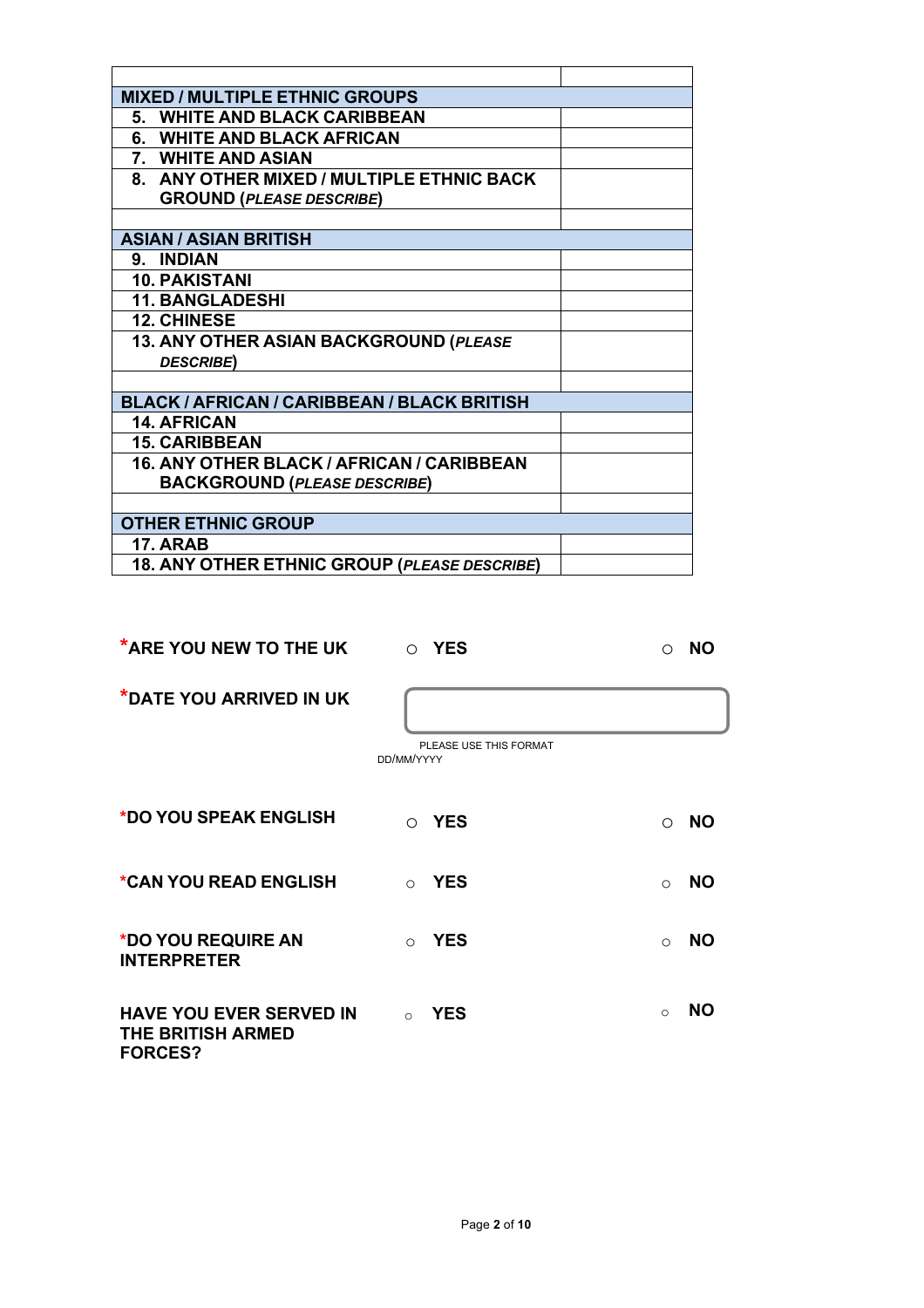#### **\*HOME ADDRESS:**

**\*POSTCODE:**

**HOME PHONE NUMBER: MOBILE PHONE NUMBER: WORK PHONE NUMBER:**

**EMAIL ADDRESS: (PLEASE WRITE CLEARLY)**

**Your next kin is your closest blood relative; i.e. mother, father, husband, wife, brother, sister, child.** 

#### **NEXT OF KIN NAME: RELATIONSHIP: PHONE NUMBER:**

Í

FIRST NAMES AND SURNAME REQUIRED

**NEXT OF KIN DATE OF BIRTH:**

PLEASE USE THIS FORMAT DD/MM/YYYY

**NEXT OF KIN HOME ADDRESS:**

**PLEASE INFORM THE SURGERY IN WRITING, IF YOU WOULD LIKE TO SHARE YOUR MEDICAL INFORMATION WITH YOUR NEXT OF KIN.**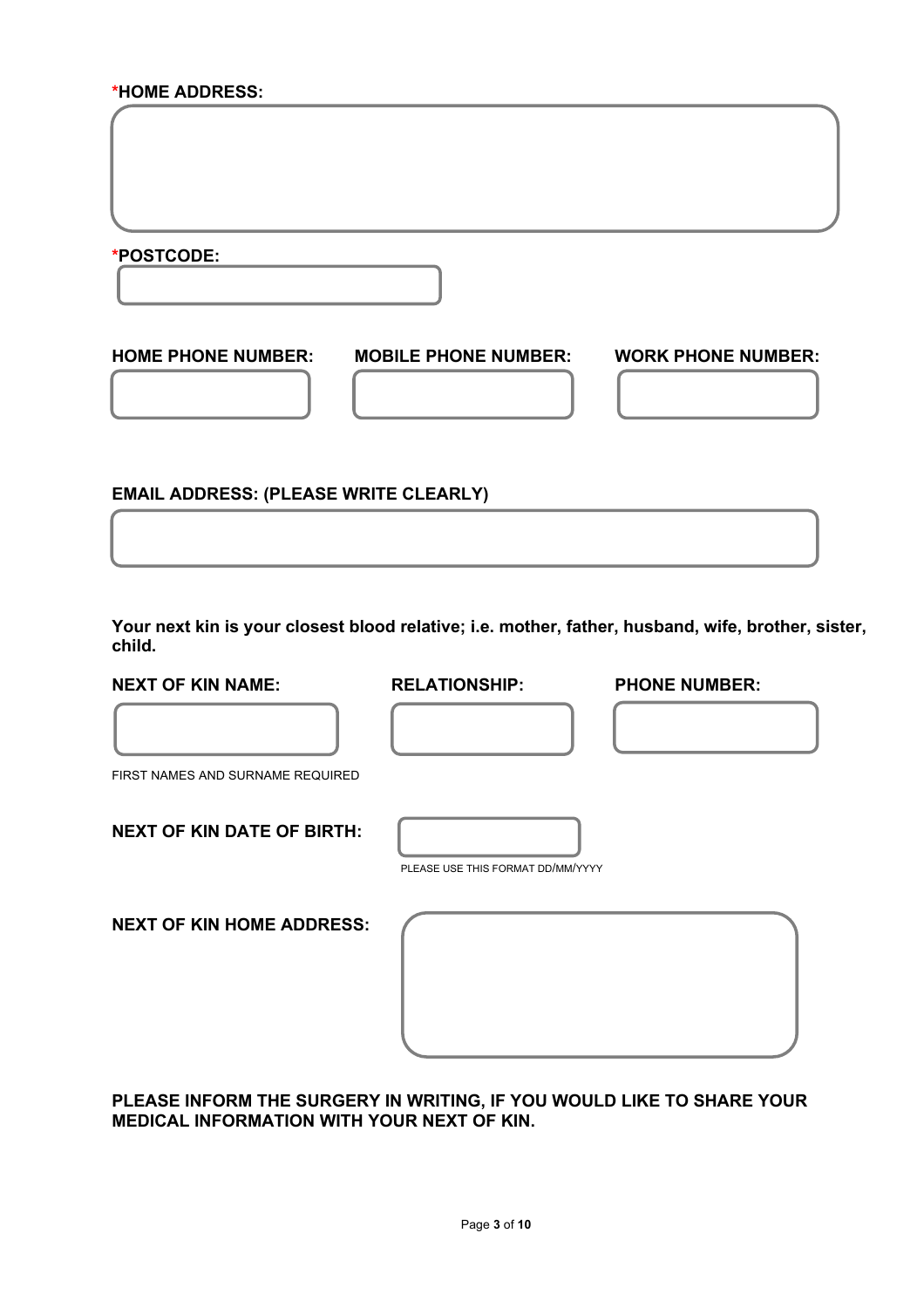# **IF YOU DO NOT HAVE A NEXT OF KIN PLEASE PROVIDE EMERGENCY CONTACT DETAILS:**

| <b>EMERGENCY CONTACT NAME:</b><br>FIRST AND SURNAME REQUIRED                                                                                                                        | <b>RELATIONSHIP:</b> |          | <b>PHONE NUMBER:</b> |
|-------------------------------------------------------------------------------------------------------------------------------------------------------------------------------------|----------------------|----------|----------------------|
| $\mathbf{I}$                                                                                                                                                                        |                      |          |                      |
| <b>EMERGENCY CONTACT</b><br><b>ADDRESS:</b>                                                                                                                                         |                      |          |                      |
| <b>WHAT IS YOUR CURRENT</b><br><b>RELIGION, IF ANY:</b>                                                                                                                             |                      |          |                      |
| <b>CAN WE CONTACT YOU BY</b><br><b>TEXT</b>                                                                                                                                         | <b>DES</b>           | $\Omega$ | <b>NO</b>            |
| <b>CAN WE CONTACT YOU BY</b><br><b>EMAIL</b>                                                                                                                                        | <b>O</b> YES         | $\circ$  | <b>NO</b>            |
| PLEASE NOTE THAT WE MAY SEND YOU INFORMATION OF A CONFIDENTIAL NATURE USING A SECURE NETWORK. IT IS<br>THE PATIENT'S RESPONSIBILITY TO ENSURE THEIR EMAIL IS PROTECTED FROM MALWARE |                      |          |                      |
| THERE MAY BE OCCASIONS WHEN WE CORRESPOND WITH YOU BY LETTER.                                                                                                                       |                      |          |                      |
| <b>WHAT IS YOUR PREFERRED</b>                                                                                                                                                       |                      |          |                      |

**METHOD OF COMMUNICATION?**

**PLEASE INFORM US IF YOU HAVE ANY ADDITIONAL INFORMATION OR COMMUNICATION NEEDS.**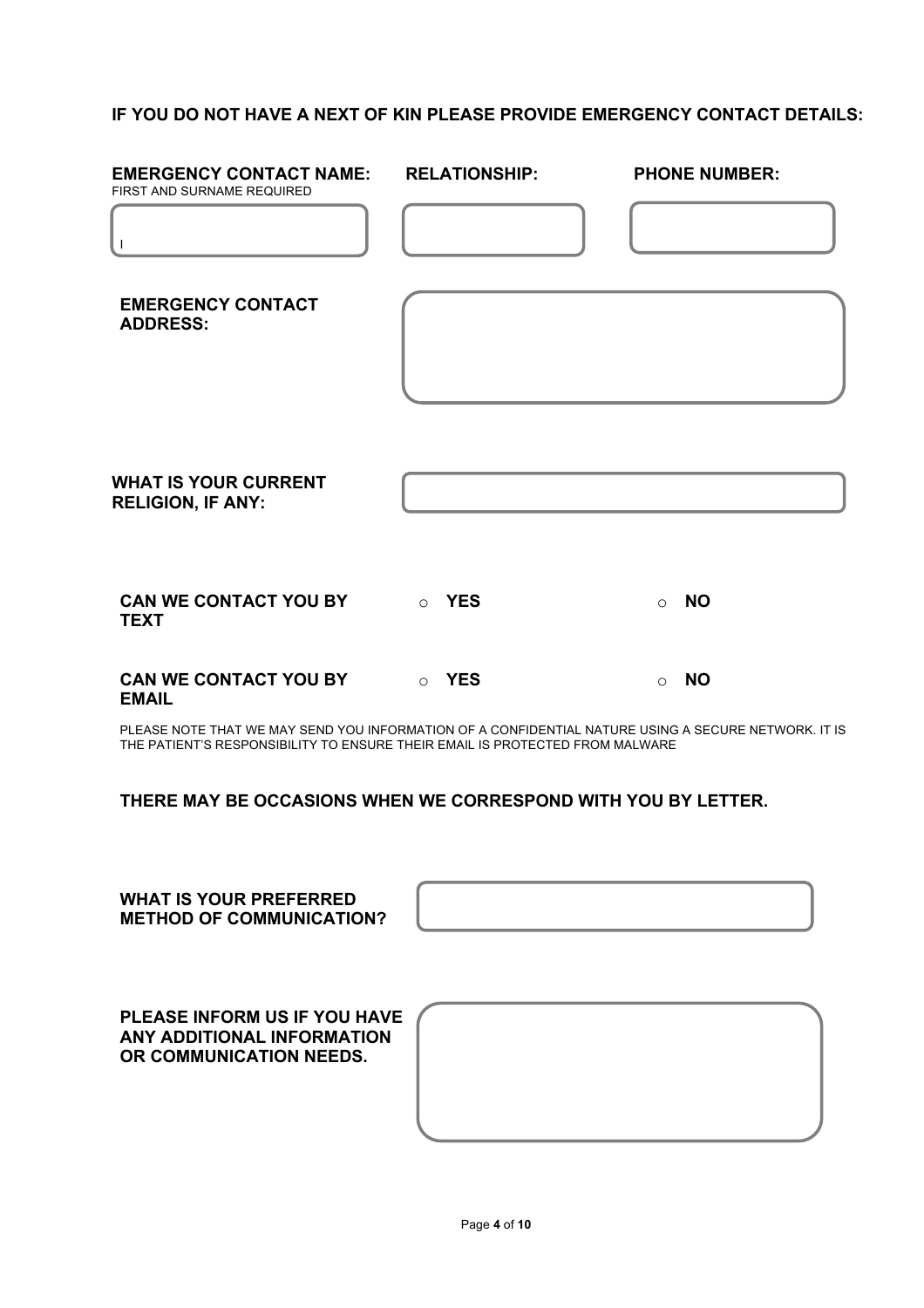| <b>ARE YOU A CARER</b> | ⊙ YES | ⊙ NO      |
|------------------------|-------|-----------|
| ARE YOU A YOUNG CARER? | YES   | <b>NO</b> |

You are a young carer if you are aged 18 years and younger and look after someone in your family who has a disability, long term illness, or is affected by mental ill health or substance abuse.

Please can all carer's, including young carer's, complete the attached 'Carer's Identification Form' at the end of this questionnaire.

#### **IF YES PLEASE GIVE DETAILS OF WHO YOU CARE FOR:**

| <b>FULL NAME:</b>                        | <b>RELATIONSHIP:</b> |                      |
|------------------------------------------|----------------------|----------------------|
|                                          |                      |                      |
| DOES SOMEONE CARE FOR ON YES<br>YOU?     |                      | <b>NO</b><br>$\circ$ |
| IF YES PLEASE GIVE YOUR CARER'S DETAILS: |                      |                      |
| <b>NAME:</b>                             | <b>RELATIONSHIP:</b> |                      |
|                                          |                      |                      |
| <b>TELEPHONE NUMBER:</b>                 |                      |                      |
|                                          |                      |                      |

#### **DO YOU HAVE ANY KNOWN ALLERGIES:**

# **DO YOU HAVE ANY KNOWN LONG TERM ILLNESSES (CURRENT & PAST):**

(I.E CANCER, DIABETES, HEART DISEASE, ASTHMA, COPD)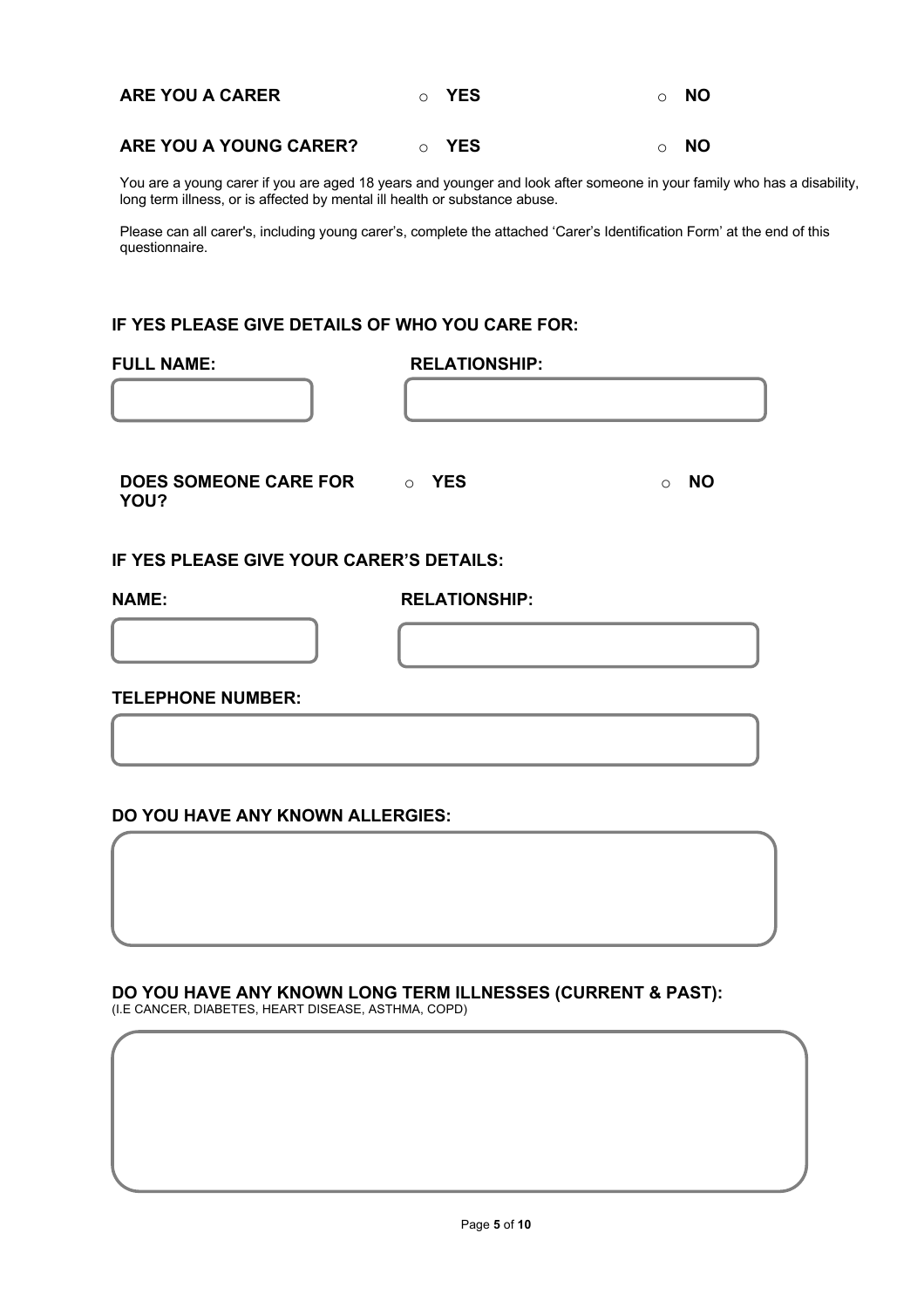# **DOES YOUR FAMILY HAVE A HISTORY OF LONG TERM ILLNESS:**

| <b>FAMILY MEMBER:</b> | <b>ILLNESS:</b> |
|-----------------------|-----------------|
|                       |                 |
|                       |                 |
|                       |                 |
|                       |                 |

PLEASE USE THE BACK OF THIS FORM IF YOU NEED TO LIST ADDITIONAL INFORMATION.

## **PLEASE USE THE EQUIPMENT IN THE WAITING ROOM TO PROVIDE THE FOLLOWING INFORMATION:**

| <b>HEIGHT</b> (cm):    |                                          | <b>WEIGHT (kg):</b>         |                                            |
|------------------------|------------------------------------------|-----------------------------|--------------------------------------------|
|                        |                                          |                             |                                            |
| <b>BLOOD PRESSURE:</b> |                                          |                             |                                            |
| <b>SYS</b>             | <b>DIA</b>                               | <b>PUL</b>                  |                                            |
| <b>SMOKING STATUS:</b> | <b>NEVER</b><br>$\circ$<br><b>SMOKED</b> | <b>EX SMOKER</b><br>$\circ$ | <b>CURRENT</b><br>$\circ$<br><b>SMOKER</b> |

# **IF YOU SMOKE PLEASE TELL US HOW MANY CIGARETTES YOU SMOKE EACH DAY:**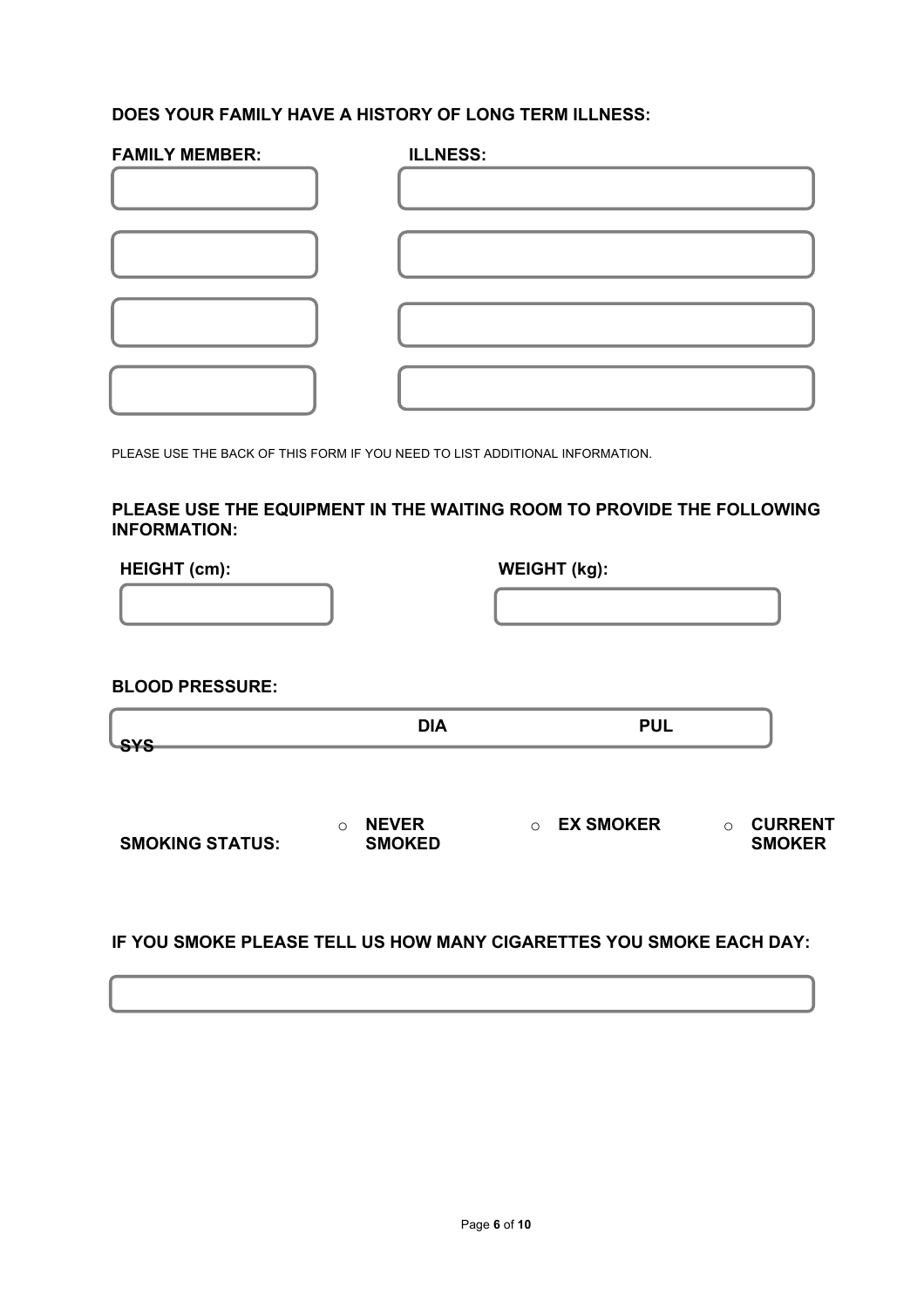#### **NUMBER OF UNITS OF ALCOHOL PER WEEK:**

PLEASE USE THE CHART BELOW AS A GUIDE:

| <b>UNITS</b> |                                     | 2.5                        |                          |                              | g                     |
|--------------|-------------------------------------|----------------------------|--------------------------|------------------------------|-----------------------|
|              |                                     |                            |                          | $\infty$                     | $d$ N $in$            |
|              | Pint of Regular<br>Beer/Lager/Cider | Alcopop or can of<br>Lager | Glass of Wine<br>(175ml) | Single Measure of<br>Spirits | <b>Bottle of Wine</b> |

## **NUMBER OF HOURS OF EXERCISE PER WEEK:**

PLEASE TICK THE BOX THAT APPLIES

| <b>I DO NO PHYSICAL EXERCISE</b>                        |  |
|---------------------------------------------------------|--|
| <b>I EXERCISE LESS THAN ONE HOUR PER</b><br><b>WEEK</b> |  |
| <b>I EXERCISE BETWEEN 1-3 HOURS PER</b><br><b>WEEK</b>  |  |
| <b>I EXERCISE OVER 3 HOURS PER WEEK</b>                 |  |

#### **\*IT IS THE PRACTICE POLICY TO SEND PRESCRIPTIONS ELECTRONICALLY TO THE PHARMACY OF YOUR CHOICE. PLEASE PROVIDE YOUR CHOSEN PHARMACY NAME AND LOCATION:**

**\*CHILD HEALTH REQUIRES DETAILS OF ALL IMMUNISATIONS FOR ANY CHILD UNDER THE AGE OF 16 YEARS THAT IS NEW TO THE UNITED KINGDOM. PLEASE PROVIDE OFFICIAL, WRITTEN DOCUMENTATION OF ALL IMMUNISATIONS FROM YOUR CARE PROVIDER (HOSPITAL/DOCTOR/HEALTH CLINIC). IT IS IMPORTANT THAT THIS INFORMATION IS PROVIDED IN ENGLISH.**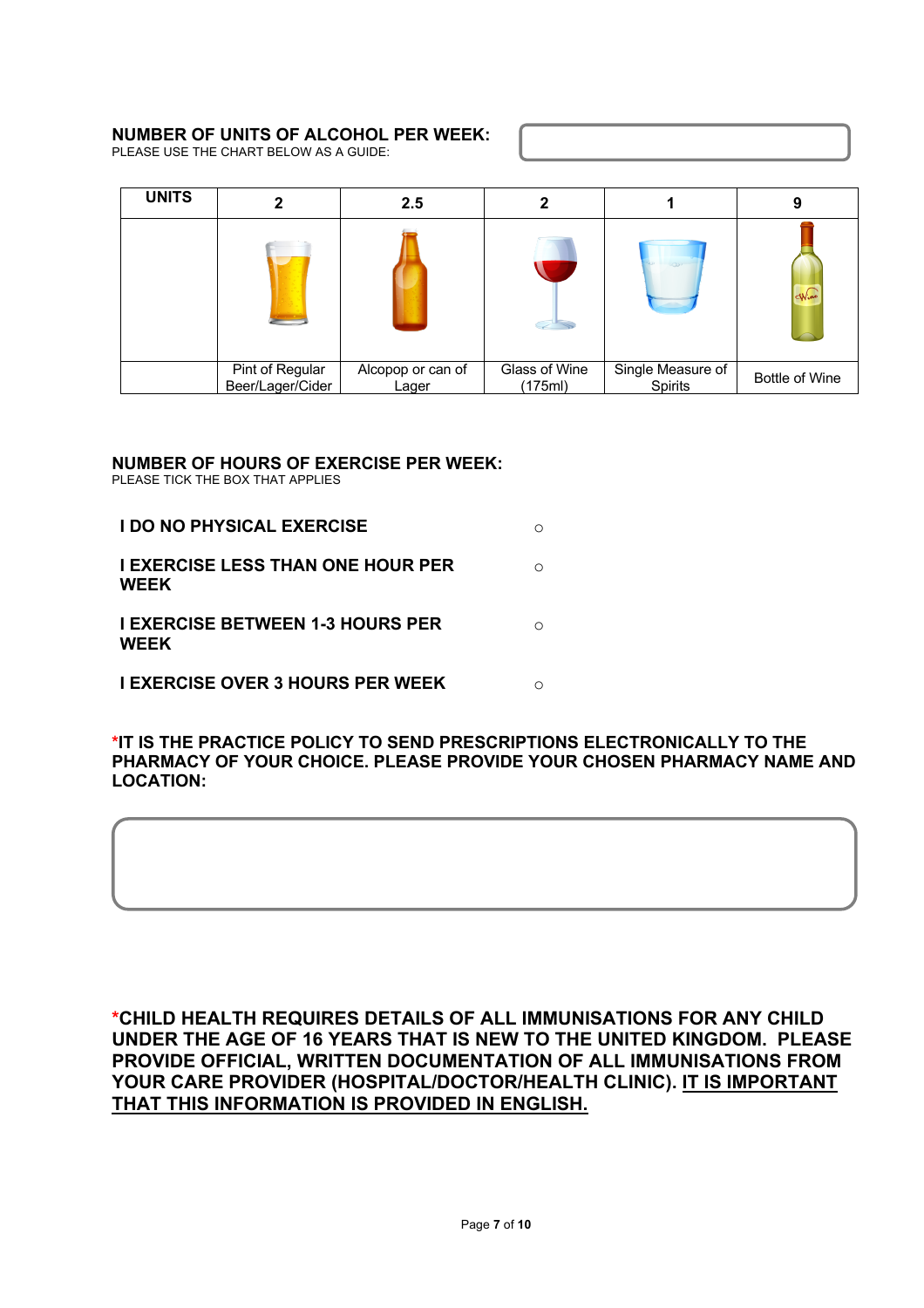**WE RECOMMEND THAT PATIENTS SIGN UP TO PATIENT ON LINE ACCESS. THIS PROVIDES YOU WITH THE FACILITY OF MAKING/CANCELLING APPOINTMENTS, ORDERING MEDICATION AND VIEWING YOUR MEDICAL INFORMATION. PLEASE COMPLETE THE ATTACHED REQUEST FORM TO USE THIS SERVICE. YOU WILL RECEIVE AN EMAIL OR LETTER WITH ACCESS DETAILS ONCE YOUR ACCOUNT HAS BEEN AUTHORISED.** 

**PARENTS REGISTERING A CHILD AGED 11 TO 16 YEARS: PLEASE BE AWARE THAT YOU WILL NEED TO APPLY FOR PROXY ACCESS SHOULD YOU WISH TO CONTROL ACCESS TO YOUR CHILD'S RECORD AND ONLINE SERVICES. PLEASE ASK A MEMBER OF OUR RECEPTION TEAM FOR A PROXY ACCESS REQUEST FORM IF YOU REQUIRE THIS SERVICE.**

**PATIENTS WITH A SENSORY IMPAIRMENT OR LEARNING DISABILITY WILL HAVE THEIR RECORDS CODED SO THAT WE MAY BETTER COMMUNICATE WITH YOU. PLEASE BE AWARE THAT THIS INFORMATION IS SHARED WITH OTHER CARE PROVIDERS.** 

**PATIENTS THAT WISH TO WITHDRAW THEIR CONSENT TO THEIR CHOSEN FORM OF COMMUNICATION, WILL NEED TO INFORM THE PRACTICE IN WRITING.** 

**\*SIGNATURE: \*DATE:**

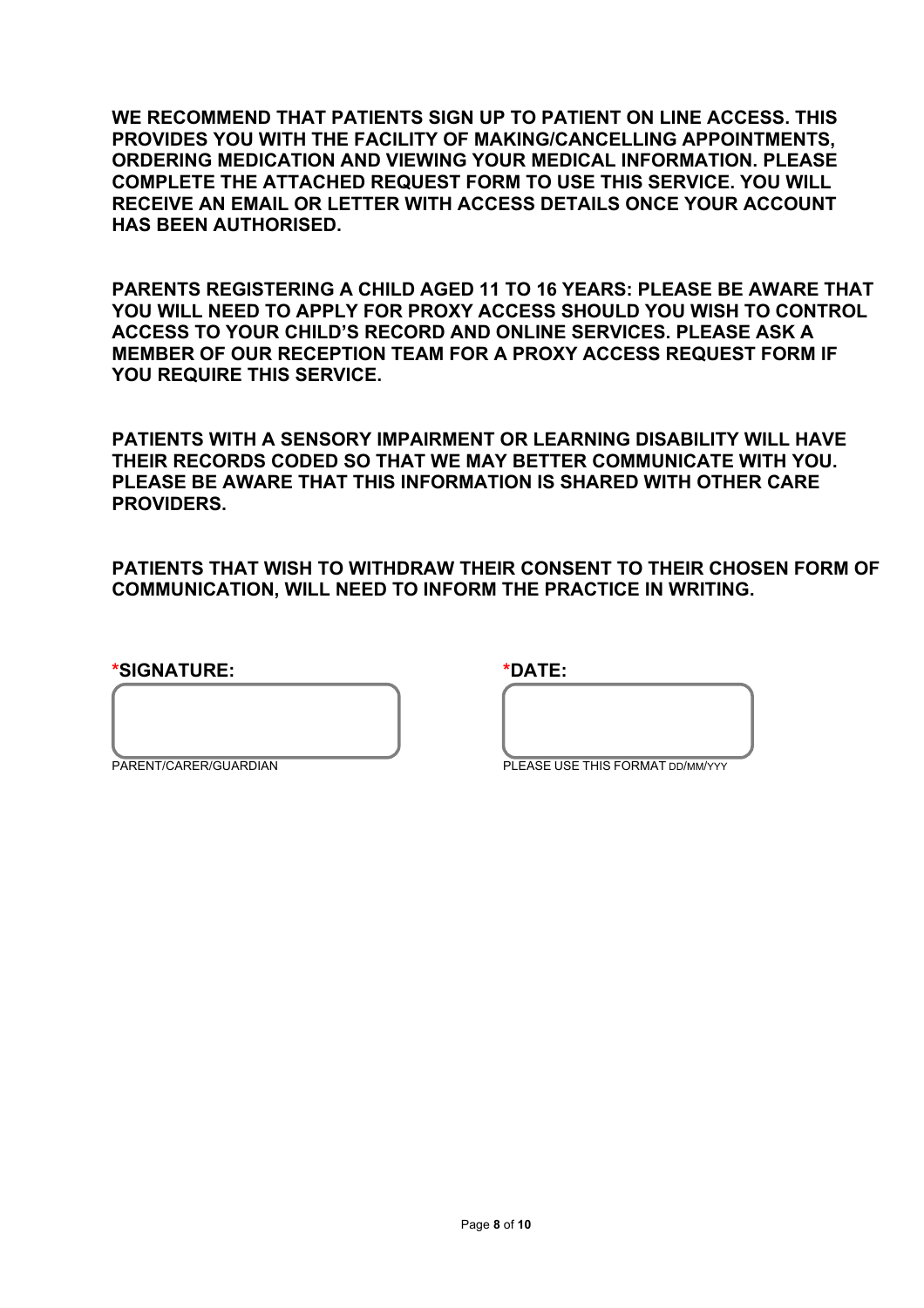

Christchurch Surgery Willow Surgery North Street Hill House Road Downend Downend Bristol Bristol BS16 5SG BS16 5FJ 0117 9709 500 0117 9709 500

# **PATIENT ONLINE ACCESS REQUEST**

| PATIENT NAME  |  |
|---------------|--|
| DATE OF BIRTH |  |

I request online access to (please tick where applicable):-

| APPOINTMENT BOOKING             |                                                                                                                     |
|---------------------------------|---------------------------------------------------------------------------------------------------------------------|
| PRESCRIPTION ORDERING           |                                                                                                                     |
| ACCESS TO DETAILED CARE RECORDS | For access to your Detailed Care Records please ask a<br>member of our Patient Assistant Team for the relevant Form |

#### **Notice to the Patient:**

Some of the information in your medical record written by our GP's and clinical staff may be highly technical and not easily understood. If you require further clarification, please contact the surgery for a clearer explanation.

It is your choice whether you wish to share your information with others however it is important to understand that it is your responsibility to keep the information safe and secure. Should you wish to provide others with access to your online facilities, you will need to complete a Proxy Access Form, a member of our Patient Assistant Team can provide you with this.

If you think you may be pressured into revealing details from your patient record to someone else against your will then it is best you do not register for access at this time. Please contact the surgery for an appointment with a GP if you feel you are being coerced into sharing your personal information.

For further information on how best to use our online facilities please use the following link: https://www.england.nhs.uk/wp-content/uploads/2016/11/pat-guid-getting-started-gp-online.pdf

I confirm that I have read the above statement and would like Downend Health Group to set up online patient access on my behalf.

Patient Signature ……………………………………………………………………..

| Date                               |  |
|------------------------------------|--|
| <b>INTERNAL USE</b>                |  |
| PHOTOGRAPHIC ID PROVIDED?          |  |
| <b>PROOF OF ADDRESS PROVIDED?</b>  |  |
| <b>ONLINE ACCESS AUTHORISED?</b>   |  |
| LOG IN & PASSWORD DETAILS EMAILED? |  |
| <b>Authorisation Date:</b>         |  |
|                                    |  |
| <b>Staff Name:</b>                 |  |
| Position:                          |  |
|                                    |  |